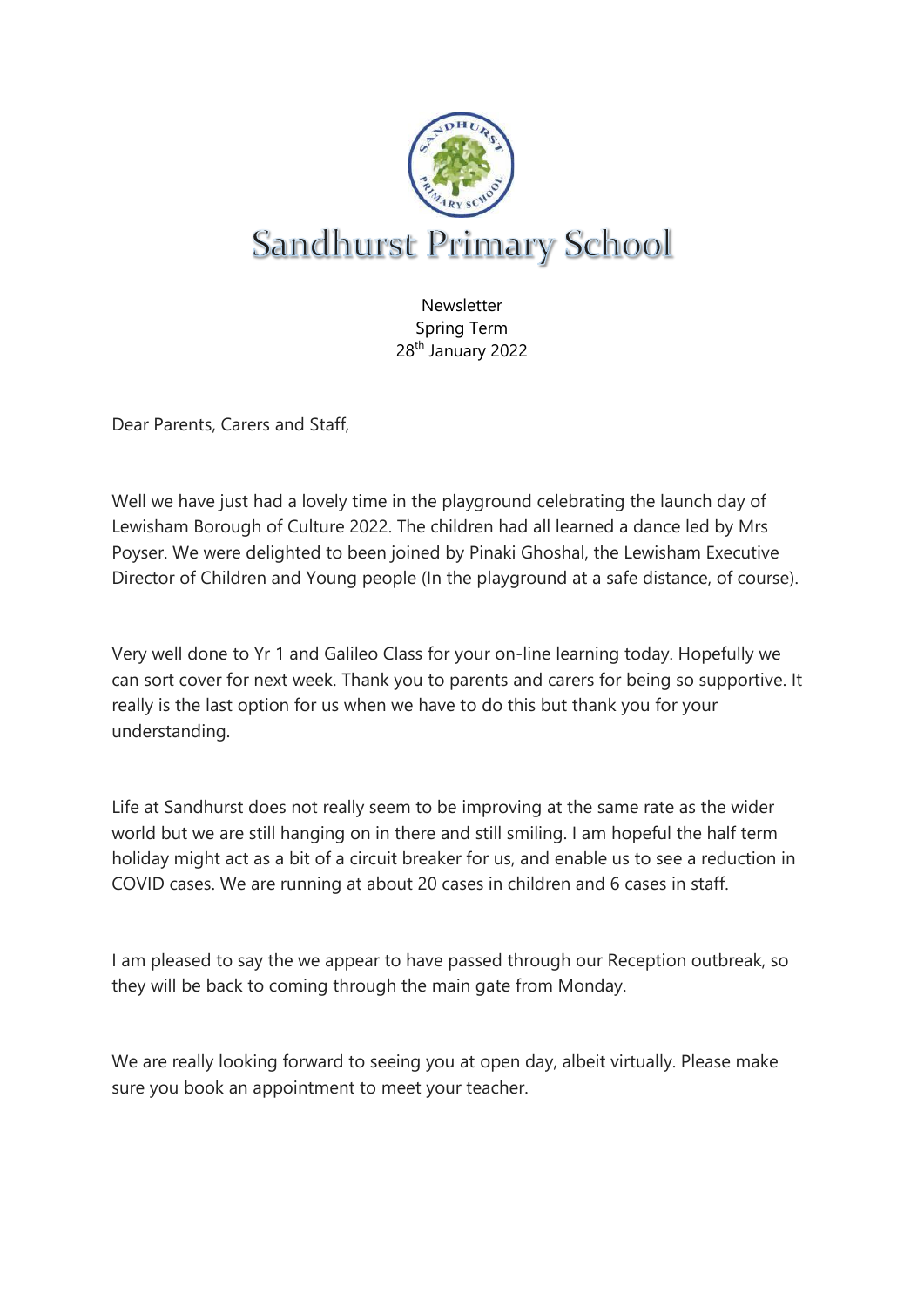I am really sorry a few children were upset by being approached by a member of the public this week. I have reported this to the police and they are going to come to the gate for a few mornings to support us in asking the member of the public to move on. I think this member of the public is a little unwell, but I am making sure I am outside each morning to keep an eye out for them. If you are at all concerned, please do let me know.

## **Learning this week**

Nursery have been amazing investigators this week. They have made houses out of different materials and tested them to see if they can stay standing. They did this by blowing a hair-dryer onto them, as if it was the Big Bad Wolf huffing and puffing! They have enjoyed acting out the story of The Three Little Pigs using the houses they made last week, as well as drawing their own story maps. The children have been learning how to use tools safely and have been using hammers to bang nails into pieces of wood. Finally, they have recreated Catford town-centre, using junk model buildings and photographs of the shops.

In Reception, the children have been looking closely at number 6 and finding ways to combine smaller numbers to make it. They were busy investigating different ways to layout six spots on a ladybird. In Literacy, they have been learning and writing their addresses and enjoying listening to 'What the Ladybird Heard'. They have looked at photographs of the countryside and Catford and compared them.

In Year one this week the children have written some amazing stories about their naughty buses. They have worked so hard and used some fantastic imaginative vocabulary. In Maths they have been using practical equipment to partition 2 digit numbers, showing how many tens and ones in each number. In PE the children have been working hard and trying to persevere with some very tricky balances using their opposite arms and legs.

This week in English, Year 2 have enjoyed the story George's Marvellous Medicine. They have used adjectives to describe the characters in the story, written character comparisons and have designed their very own medicine. In maths, the children have been using different methods to support with subtracting two 2-digit numbers such as blank number lines and using tens and ones to represent numbers. In art, the children have sketched self-portraits of themselves using the style of Quentin Blake and are looking forward to using watercolour paints next week.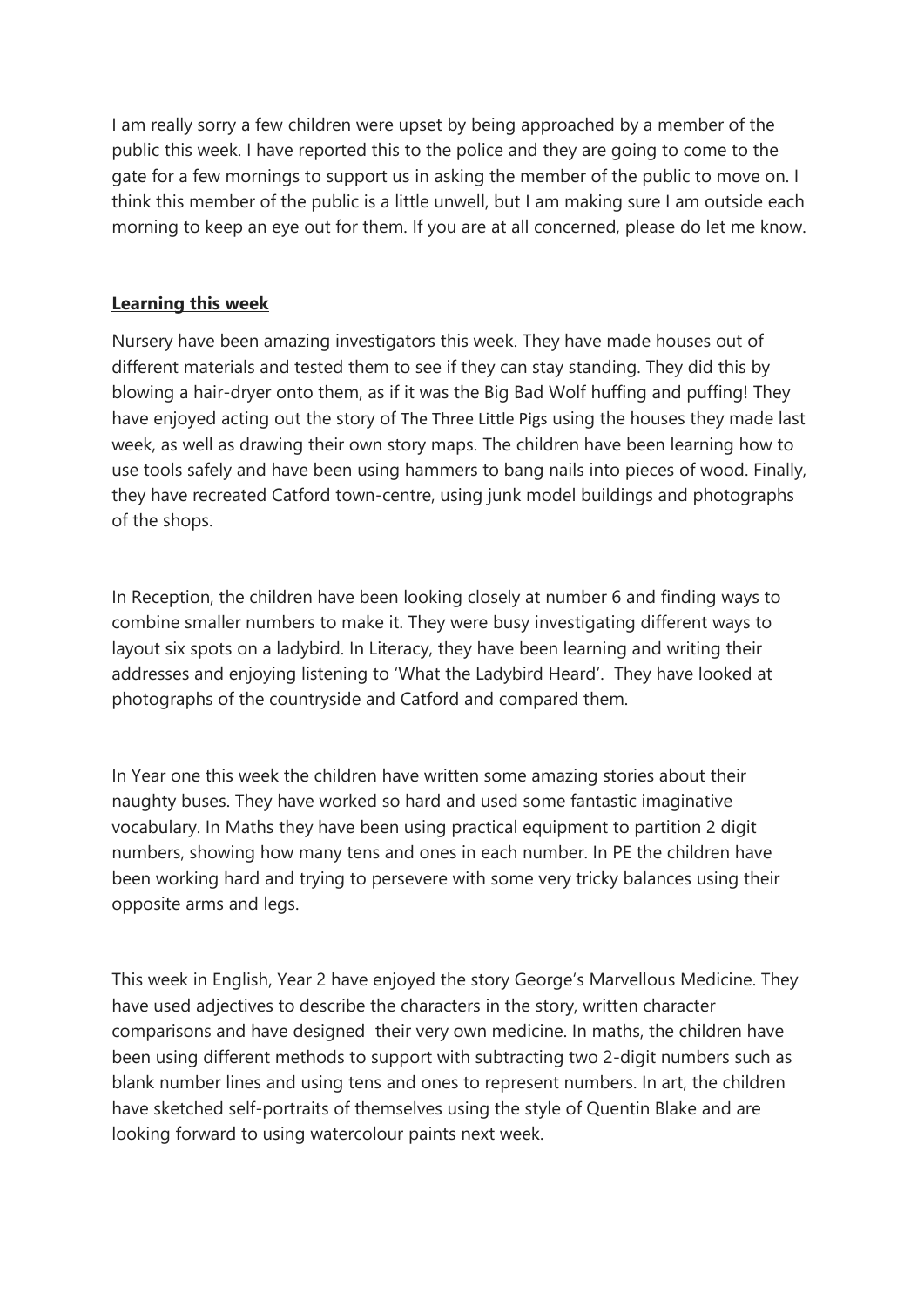Year 3 have been learning all about life in the Roman army. They are looking forward to using their shields to follow some Roman soldier commands. In English, they have worked in teams to make a report all about Roman soldiers and have been focusing on their paragraphing skills. In maths, they have been using cubes to compare amounts and to scale numbers. They have also been developing their systematic problem solving skills through a group investigation all about ice cream! In music, Year 3 have been playing along to 'Three Little Birds' by Bob Marley with the glockenspiels. Finally, in Real PE, they are continuing to develop their cognitive skills by completing different 'walking on a line' challenges.

In Maths year 4 have been learning about area. They have been comparing the area of different shapes, drawing a shapes with a given area and recording accurately using appropriate measurements. In English they have all become reading detectives by using their comprehension skills to identify features of buildings in Lizard Street. They have also drawn the buildings and placed them accurately according to the text. In science they have categorised living things by using a branching data base or a dichotomous key.

In maths, this week, Year 5 have been adding and subtracting fractions with denominators that are multiples of the same number. In English, they have evaluated a text using Destination Reader evaluating stems. The children have also used inference to describe a character's emotions. Grouping living things has been part of this week's science learning. Working as a team they identified characteristics of each group and shared their ideas with the whole class.

This week in Year 6 they have been learning about emotions and using their Zones of Regulations board to help them express how they are feeling. They have also been enjoying writing their letter to Skellig, developing their skills of persuasion to argue their viewpoint. In maths, they have been looking at fractions, decimals and percentages and comparing and ordering them. In Science, they have been drawing on their knowledge of adaption to create their own creatures and plants which have adapted to extreme environments.

## **Bike Available**

We have been offered a bike from one of our families. It is a bike for a child who is about 6-9 years of age. It is a Nitro Raleigh bike in a maroon colour. I have attached a picture for you. If you are interested, please let the office know.